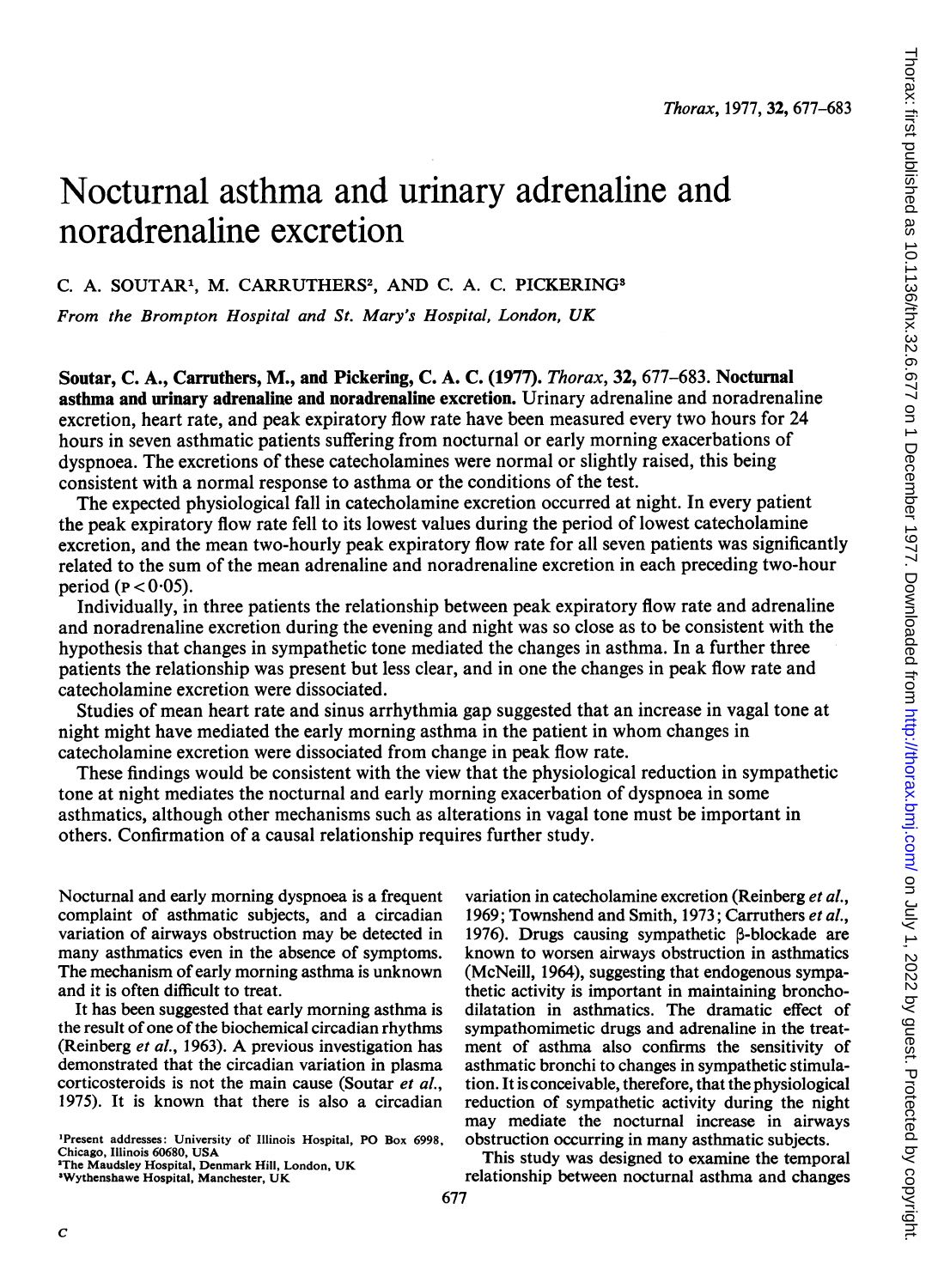in activity of the sympathetic nervous system. Sympathetic activity has been estimated by the serial measurement of urinary excretions of adrenaline and noradrenaline, which reflect indirectly adrenal secretion of these hormones and release of noradrenaline from postganglionic sympathetic nerves.

An attempt has also been made to estimate changes in vagal tone; it has been suggested by Carruthers and Taggart (1973) that not only heart rate but also sinus arrhythmia gap (the difference between the fast and slow components of sinus arrhythmia) are affected by vagal tone. Serial measurements of these variables have been made and compared with the peak expiratory flow rate.

#### **Subjects**

Seven asthmatic inpatients were studied, in whom nocturnal or morning dyspnoea was a major complaint. This study was carried out in the hope of improving control of their asthma through a more detailed knowledge of their individual needs for sympathomimetic drugs at night. Their ages ranged from 16 to 54 years. Two had positive skin prick tests. All had been taking sympathomimetic agents, but these were stopped at midnight, nine hours before the start of the study. Only patients in whom this was considered safe were included in the study.

Normal control subjects were difficult to recruit, but three ambulant normal subjects were studied, and their catecholamine excretions were compared with those in larger published series of normal subjects.

#### **Methods**

The patients rested for the study period but were allowed to sit out of bed and walk to the bathroom. Lights were dimmed at 2330 hours and patients were allowed to sleep, being wakened at two-hourly intervals for measurements to be made. Peak expiratory flow rate (the best of three attempts) was measured at two-hourly intervals for 24 hours, beginning at 0900 hours. At the same times electrocardiogram strips were obtained. Urine was collected in two-hourly aliquots, the beginnings and ends of collections coinciding with the other measurements. The urine volumes were measured and an aliquot was decanted into bottles containing sodium metabisulphite as an antioxidant, and stored at  $-20^{\circ}$ C. Urine adrenaline and noradrenaline were measured by a semi-automated fluorimetric method. The standard deviation of the method of estimating the sum of adrenaline and noradrenaline has been shown to be  $3\%$ , that of noradrenaline  $5\%$ . The adrenaline concentration is obtained by calculation of the difference, and is therefore subject to cumulative

# C. A. Soutar, M. Carruthers, and C. A. C. Pickering

errors (SD 22 $\%$ ) (Carruthers *et al.*, 1970). Mean heart rate and sinus arrhythmia gap were analysed from the electrocardiogram strips. No sympathomimetic drugs were taken during the study, except by subject 5, who took an inhalation of salbutamol aerosol at 0400 hours because of severe coughing.

Statistical comparisons were by correlation coefficients on untransformed values of peak expiratory flow rate and urinary adrenaline and noradrenaline excretion. Comparison of heart rates and sinus arrythmia gaps was by analysis of variance on untransformed data.

#### **Results**

#### URINARY CATECHOLAMINE EXCRETION

The total 24-hour adrenaline and noradrenaline excretions in seven asthmatic patients and three control subjects are set out in Table 1. Most values in the asthmatic patients were within the normal range for ambulant patients found by Townshend and Smith (1973) (adrenaline  $6.4-35.4 \mu$ g; noradrenaline 10.4-62.2  $\mu$ g) although the adrenaline excretion in two and noradrenaline excretion in three asthmatic subjects were in excess of these values.

However, the total adrenaline excretion was also higher than this range in two of our normal subjects, and noradrenaline in all three normal subjects. The mean two-hourly catecholamine excretion in the seven asthmatic subjects over 24 hours is set out in the histogram in Fig. <sup>1</sup> (and in Table 2). The adrenaline and noradrenaline excretions fell steadily from a peak between 1700 hours and 1900 hours to their lowest

Table <sup>1</sup> Total 24-hour excretion of catecholamines in seven sedentary asthmatic and three ambulant control subjects (normal range: adrenaline 6.4-35.4  $\mu$ g, noradrenaline 10.4-62.2  $\mu$ g)

|                   | 24-hour catecholamine excretion $(\mu g)$ |                      |  |  |  |  |
|-------------------|-------------------------------------------|----------------------|--|--|--|--|
| Subjects          | <b>Adrenaline</b>                         | <b>Noradrenaline</b> |  |  |  |  |
| <b>Asthmatics</b> |                                           |                      |  |  |  |  |
| 1                 | $37.5*$                                   | $95.7*$              |  |  |  |  |
|                   | $22 - 2$                                  | 47.2                 |  |  |  |  |
|                   | $23 - 1$                                  | $107.3*$             |  |  |  |  |
| 23456             | $57 - 8$ *                                | $45 - 7$             |  |  |  |  |
|                   | $21 - 5$                                  | $41 - 7$             |  |  |  |  |
|                   | $10-7$                                    | $115 - 4$ *          |  |  |  |  |
| 7                 | $16 - 1$                                  | $17 - 2$             |  |  |  |  |
| Mean              | $27 - 0$                                  | $67 - 2$             |  |  |  |  |
| Controls          |                                           |                      |  |  |  |  |
| 8                 | $92.6*$                                   | $115 - 0*$           |  |  |  |  |
| 9                 | $24 - 0$                                  | $107.5*$             |  |  |  |  |
| 10                | 45-3*                                     | $117.2*$             |  |  |  |  |
| Mean              | 54-0                                      | $113 - 2$            |  |  |  |  |

\*In excess of normal values.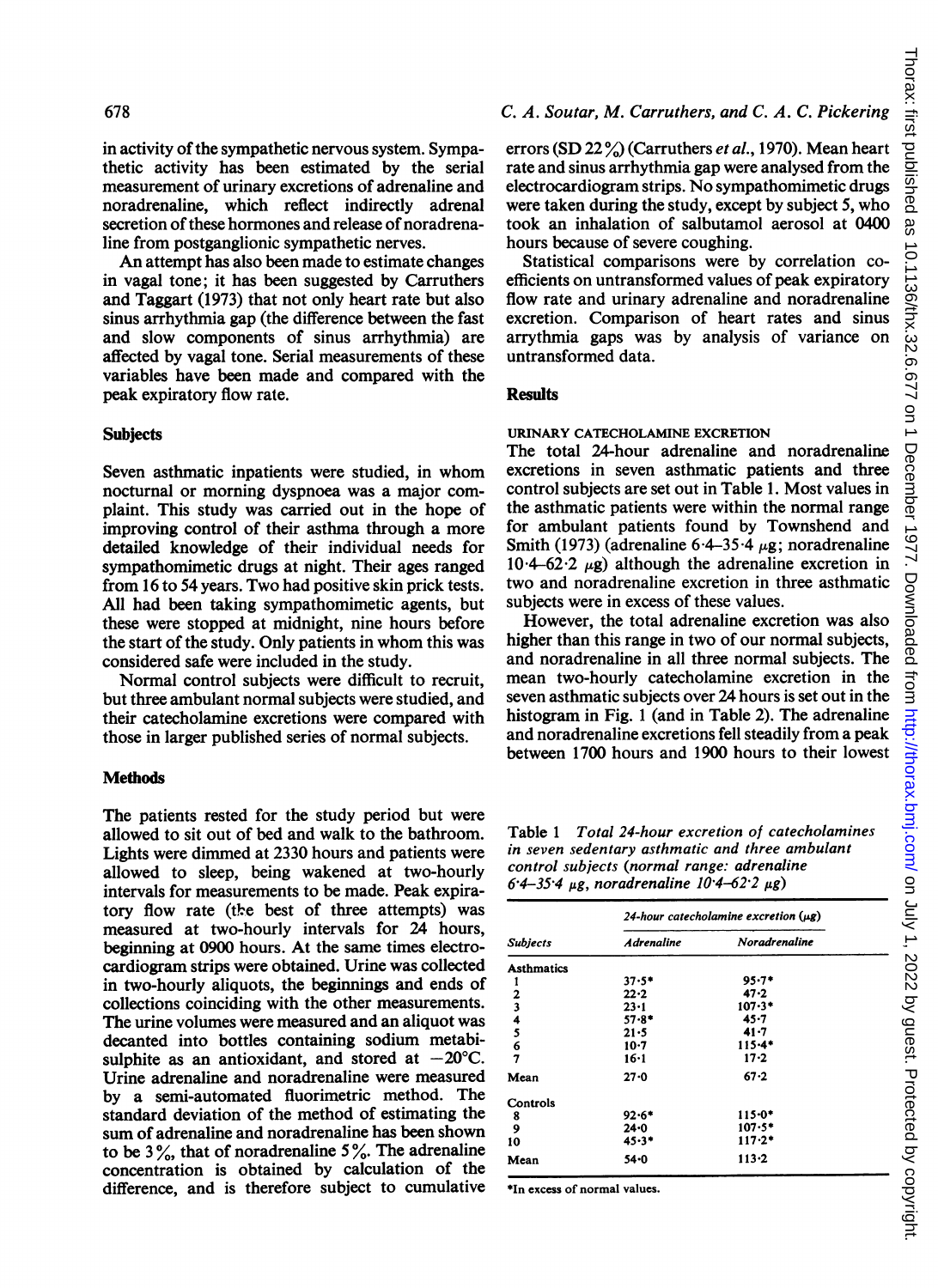values between 0300 hours and 0500 hours. By 0700 hours excretion was already rising.

Examination of values in individual asthmatic subjects confirms this pattern (Fig. 2 and Table 2).



Fig. 1 Mean two-hourly catecholamine excretion and mean peak expiratory flow rate (PEFR) of seven asthmatic subjects over 24 hours. The n value is represented by the height of the white column above the top of the black column, so that the combined height represents the sum of adrenaline and noradrenaline.

Catecholamine excretion was commonly higher in the late afternoon and evening (1500 to 2300 hours) than in the morning (subjects <sup>1</sup> to 5), and in all subjects excretion was low between 0300 and 0700 hours, although not necessarily lower than at any other time of day. Adrenaline and noradrenaline excretions tended to change in parallel directions, although at times the ratio between the two changed considerably.

Catecholamine excretions in the normal (and more active) subjects were higher than the asthmatic values or published normal values but again showed lower values between 0300 and 0500 hours than in the evening or daytime (Table 2).

# PEAK EXPIRATORY FLOW RATE

In all the asthmatic subjects the peak expiratory flow rate fell during the night to a value lower than at any time during the day. Dyspnoea tended to be milder than that usually experienced by the patients under normal conditions. Subject 5 suffered severe coughing 0300 0900 at 0400 hours. The mean of the peak flow readings of the seven subjects is set out in Fig. 1. Mean peak flow started to fall at 2300 hours and was lowest at 0300 and 0500 hours, starting to rise at 0700 hours. After 1900 hours there was a striking correlation between the peak flow reading and the total catecholamine excretion in the two hours immediately preceding it. There was some divergence between the two measure-

Table 2 Seven asthmatic and three normal subjects: two-hourly peak expiratory flow rates (PEFR) and the sum of the urinary adrenaline and noradrenaline  $(Ad**r**+Nor)$  excreted in the two-hour period preceding each peak flow measurement

|                   |             | Time (hours) |          |              |          |          |          |          |                |          |          |         |          |          |
|-------------------|-------------|--------------|----------|--------------|----------|----------|----------|----------|----------------|----------|----------|---------|----------|----------|
| <b>Subjects</b>   |             | 0900         | 1100     | 1300         | 1500     | 1700     | 1900     | 2100     | 2300           | 0100     | 0300     | 0500    | 0700     | 0900     |
| <b>Asthmatics</b> |             |              |          |              |          |          |          |          |                |          |          |         |          |          |
| 1                 | <b>PEFR</b> | 360          | 380      | 380          | 370      | 365      | 335      | 325      | 285            | 230      | 220      | 150     | 195      | 315      |
|                   | $Adr + Nor$ |              | 10       | 14.3         | 9        | 12.5     | 18       | $21 - 6$ | 11             | $7 - 4$  | 5.7      | $1 - 4$ | 14       | $8 - 2$  |
| 2                 | <b>PEFR</b> | 390          | 340      | 290          | 335      | 270      | 405      | 320      | 220            | 185      | 160      | 135     | 230      | 255      |
|                   | $Adr + Nor$ |              | 2.1      | 4.8          | 6.2      | 7.2      | $6 - 7$  | $9 - 4$  | 8.1            | 7.2      | $5 - 7$  | $3 - 3$ | $3 - 6$  | $5 - 1$  |
| 3                 | <b>PEFR</b> | 365          | 330      | 325          | 340      | 330      | 300      | 360      | 300            | 260      | 270      | 235     | 270      | 330      |
|                   | $Adr + Nor$ |              | 14       | 4            | 9        | 6        | $14 - 4$ | $15 - 4$ | $12 - 6$       | $13 - 5$ | $10 - 8$ | $9 - 2$ | $5 - 6$  | 16       |
| 4                 | <b>PEFR</b> | 125          | 160      | 180          | 145      | 170      | 185      | 190      | 155            | 100      | 95       | 100     | 150      | 125      |
|                   | $Adr + Nor$ |              | $6 - 4$  | $6 - 4$      | 4.2      | $17 - 4$ | 12       | $6 - 4$  | $15 - 6$       | $13 - 2$ | 4.8      | $3 - 6$ | 7.5      | 6        |
| 5                 | <b>PEFR</b> | 265          | 255      | 260          | 265      | 330      | 330      | 300      | 220            | 145      | 145      | 250     | 205      | 280      |
|                   | $Adr + Nor$ |              | 3        | $\mathbf{2}$ | 6.8      | 5        | 8.8      | 8.2      | 4.3            | 5        | 6        | 3       | $5 - 1$  | 6        |
| 6                 | <b>PEFR</b> | 180          | 190      | 185          | 180      | 185      | 180      | 220      | 210            | 160      | 100      | 115     | 140      | 225      |
|                   | $Adr + Nor$ |              | $10 - 2$ | 14           | $11 - 8$ | 10.3     | 12.3     | 7.5      | 6.9            | $12 - 5$ | 13       | $7 - 8$ | 7.7      | $12 - 2$ |
| 7                 | <b>PEFR</b> | 240          | 300      | 270          | 290      | 285      | 290      | 315      | 260            | 140      | 150      | 180     | 115      | 295      |
|                   | $Adr + Nor$ |              | 5        | $1 - 4$      | $5 - 8$  | 9.5      | $0 - 6$  | 1.6      | 1 <sup>1</sup> | 2.7      | 1.6      | 0.9     | 2.2      | 1.5      |
|                   |             |              |          |              |          |          |          |          |                |          |          |         |          |          |
| $Adr + Nor$       | Mean        |              | $7 - 2$  | $6 - 7$      | 7.5      | $9 - 7$  | $10 - 4$ | 10       | 8.5            | $8 - 8$  | $6 - 8$  | 4.2     | 6.5      | 7.9      |
|                   | <b>SD</b>   |              | 4.3      | $5 - 4$      | 2.5      | 4.3      | $5 - 7$  | 6.5      | $5 - 0$        | 4.3      | $3 - 8$  | $3 - 1$ | $3 - 8$  | $4 - 8$  |
| Controls          |             |              |          |              |          |          |          |          |                |          |          |         |          |          |
| 8                 | <b>PEFR</b> | 640          | 660      | 650          | 650      | 670      | 660      | 650      | 650            | 620      | 655      | 640     | 650      | 680      |
|                   | $Adr + Nor$ |              | $25 - 7$ | $25 - 3$     | $21 - 6$ | 20.5     | $23 - 8$ | $9 - 4$  | 18.5           | $14-1$   | $11 - 4$ | 7.5     | $11 - 8$ | 21       |
| 9                 | <b>PEFR</b> | 660          | 660      | 670          | 660      | 660      | 660      | 650      | 650            | 630      | 650      | 620     | 630      | 630      |
|                   | $Adr + Nor$ |              | 9.9      | 9.5          | 9.6      | 8.9      | 9.8      | $16 - 6$ | $15 - 4$       | $16 - 6$ | 6.8      | 5.6     | 8·1      | $11 - 6$ |
| 10                | <b>PEFR</b> | 630          | 625      | 625          | 640      | 630      | 625      | 605      | 620            | 630      | 610      | 600     | 620      | 630      |
|                   | $Adr + Nor$ |              | $7 - 5$  | 9.5          | 12       | $10 - 2$ | 8        | 27       | $17 - 2$       | 15       | $13 - 3$ | $6 - 2$ | $16 - 8$ | 22.2     |
| Adr + Nor         | Mean        |              | $14 - 4$ | $14 - 8$     | $14 - 4$ | $13 - 2$ | $13 - 9$ | $17 - 7$ | $17 - 0$       | $15 - 2$ | $10 - 5$ | 6.4     | $12 - 2$ | $18 - 3$ |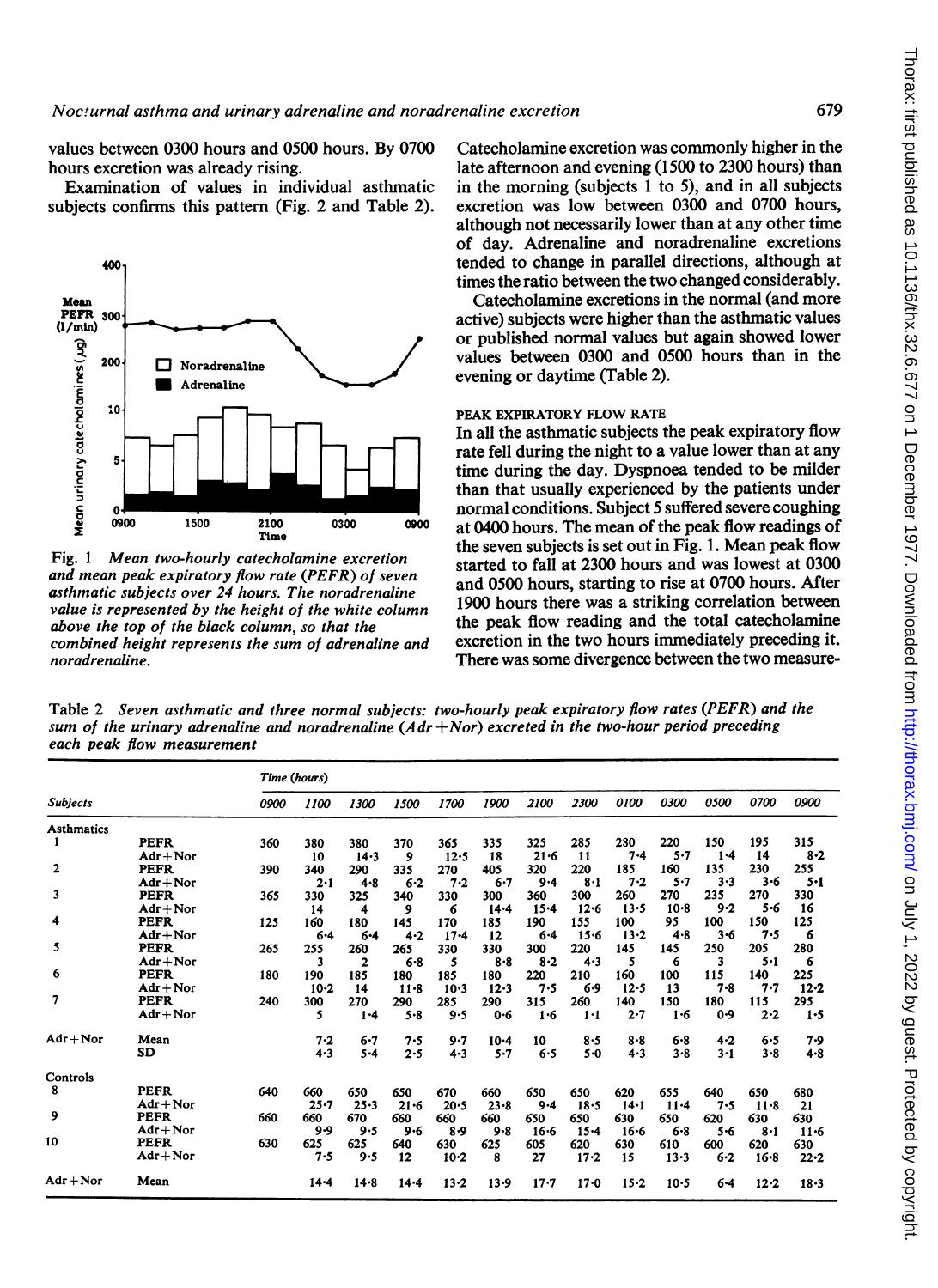

Fig. 2 (a-d) Two-hourly catecholamine excretions and peak expiratory flow rates in subjects 1, 2, 3, and 7.

ments between 0900 and 1900 hours; nevertheless the correlation between peak flow and catecholamine excretion over the whole 24-hour period is significant  $(p < 0.05)$ .

Examination of the values in individual asthmatic subjects shows that this relationship is variable. In three subjects (subjects  $1,2,3$ ; Fig.  $2$  a-c) there was a striking association between the progressive fall in peak flow after 1900 hours and the progressive fall in total catecholamine excretion to a low point for both at about 0500 hours, after which time both variables increased again. The correlation between peak flow and adrenaline and noradrenaline excretion for this 12-hour period of parallel progression was significant in each case  $(p < 0.05)$ . This relationship was not apparent during the morning and afternoon.

In three further subjects (subjects 4,5,6; Table 2) both peak flow and total catecholamine excretion were parallel progression of the two variables was not apparent, and they were not significantly correlated. Subject 5 took an inhalation of salbutamol aerosol at 0400 hours because of severe coughing, and the subsequent peak flow reading was increased, contrasting with a low catecholamine excretion at that time.

In the seventh asthmatic subject (Table 2, Fig. 2d) changes in peak flow and catecholamine excretion were dissociated; total catecholamine excretion fell from day to night-time values at 1700 hours, while peak flow rate did not start to fall until 2300 hours, once<br>four hours later. The next morning peak flow rate of<br>rose spontaneously at 0900 hours in the absence of  $\frac{1}{62}$ four hours later. The next morning peak flow rate any preceding increase in catecholamine excretion.

rose spontaneously at 0900 hours in the absence of  $\frac{a}{c}$ <br>any preceding increase in catecholamine excretion.  $\frac{c}{c}$ <br>Excretions of adrenaline and noradrenaline con-<br>sidered separately did not show a better correlation Excretions of adrenaline and noradrenaline considered separately did not show a better correlation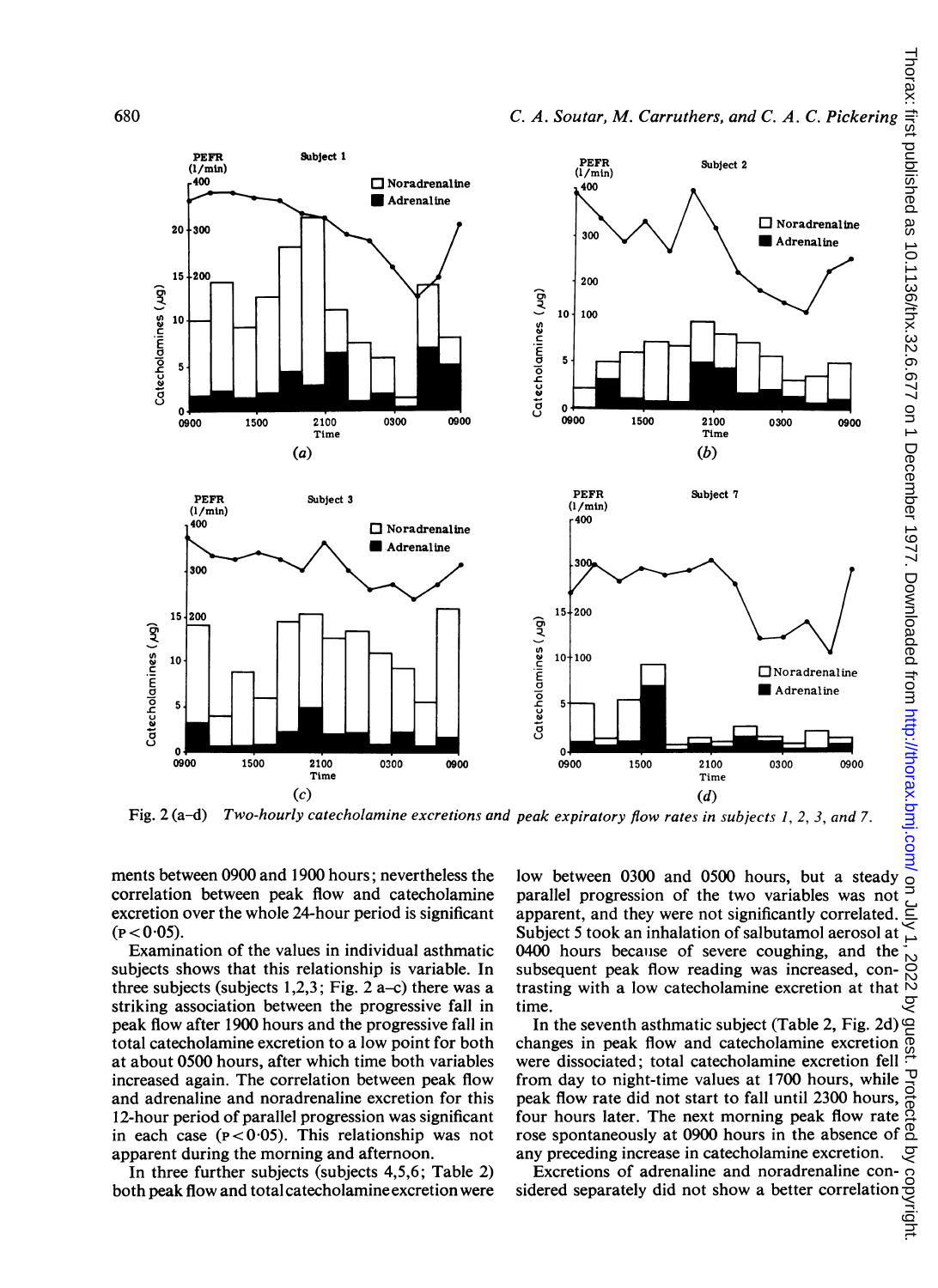with peak expiratory flow rate than total catecholamine excretion. Peak flow rates in the normal subjects were virtually constant throughout the 24 hours.

### HEART RATES

Mean heart rates were significantly lower during the period 2300 to 0700 hours than the period 0900 to 2100 hours in three subjects (Table 3, subjects 3,5,7), were unchanged in three (subjects 2,4,6), and increased at night in subject 1. In the three whose heart rates were lower at night the heart and peak flow rates appeared to change in parallel, although this apparent association did not reach statistical significance.

The sinus arrhythmia gap was subject to sudden changes. Nevertheless it was significantly increased at night in subject 7, and reduced in subject 1. Thus, only subject 7 demonstrated both a reduced heart rate and an increased sinus arrhythmia gap during the night, both features of increased vagal activity.

previous work, in which infusion of cortisol to prevent the circadian fluctuation of plasma corticosteroids failed to prevent the early morning asthma, indicated the independence of early morning asthma from the changes in plasma corticosteroids (Soutar et al., 1975).

In spite of the extensive use of sympathomimetic agents in the treatment of asthma, and the traditional use of adrenaline, remarkably little is known of catecholamine secretion in asthmatic subjects and its effect on and response to variations in asthma. An increased catecholamine response of asthmatics to exercise has been reported (Griffiths et al., 1972), and we have found that the total 24 hours' excretion of catecholamines in our asthmatic subjects was normal or slightly increased. This would be consistent with a normal response to asthma or the conditions of the test.

Circadian fluctuations of urinary catecholamines occur in normal individuals (Reinberg et al., 1969; Townshend and Smith, 1973; Carruthers et al., 1976).

Table <sup>3</sup> Mean heart rates and sinus arrhythmia gaps by day and by night in seven asthmatic subjects

| <b>Subjects</b> | Mean heart rate (SD) |             |                               | Mean $SA$ gap $(SD)$ |             |                               |  |
|-----------------|----------------------|-------------|-------------------------------|----------------------|-------------|-------------------------------|--|
|                 | 0900–2100 h          | 2300–0700 h | Significance of<br>difference | 0900-2100 h          | 2300–0700 h | Significance of<br>difference |  |
|                 | 95(3.8)              | 105(5.2)    | P < 0.005                     | 29(13.6)             | $17(7-4)$   | P < 0.05                      |  |
| 2               | 64(2.0)              | 67(2.0)     | NS                            | 16(2.0)              | 19(6.8)     | NS                            |  |
| 3               | 91(7.5)              | 71(2.7)     | P < 0.005                     | 17(9.0)              | 18(5.4)     | <b>NS</b>                     |  |
| 4               | 86(5.0)              | 82(4.9)     | NS                            | $24(10-3)$           | 28(8.9)     | <b>NS</b>                     |  |
| 5               | 93(6.1)              | 79(6.7)     | P < 0.005                     | 26(5.4)              | 21(8.9)     | <b>NS</b>                     |  |
| 6               | 96(8.9)              | 91(8.5)     | NS                            | 21(16.5)             | 14(1.9)     | NS                            |  |
| 7               | 85(8.2)              | 76 (6.4)    | P < 0.05                      | $19(16-2)$           | $25(5-8)$   | P < 0.05                      |  |

A circadian variation of airways obstruction may—period from 2300 to 0700 hours, and that this was frequently be detected in asthmatics, and in many independent of urine volume or sodium excretion.<br>patients this manifests itself as dyspnoea during the Our study confirms that this occurs in asthmatic patients this manifests itself as dyspnoea during the Our study confirms that this occurs in asthmatic night or early morning. This sympton may be severe subjects, the catecholamine excretion being lowest night or early morning. This sympton may be severe subjects, the catecholamine excretion being lowest and is often difficult to prevent by treatment.

Various causative mechanisms of this circadian was also shown by our control subjects, whose values<br>variation have been proposed, such as the effect of the at this time were much lower than those found during variation have been proposed, such as the effect of the at this time were much lower than those found during supine posture, accumulation of bronchial secretions the day or early evening. The rather increased total supine posture, accumulation of bronchial secretions the day or early evening. The rather increased total during sleep, and exposure to house dust mite in catecholamine excretion of the control subjects is during sleep, and exposure to house dust mite in cate cholamine excretion of the control subjects is bedding. These have been discussed previously and perhaps a tribute to the dynamic working habits of do not convincingly explain the phenomenon. Nor is junior medical staff.<br>it purely the result of a lack of treatment during sleep. Our findings in so for the patients in a previous study continued to suffer strate that the lowest urinary excretion of cat-<br>morning asthma in spite of taking their medication at echolamines occurred at night at the same time as the morning asthma in spite of taking their medication at echolamines occurred at night at the same time as the exactly equal intervals through the 24 hours (Soutar lowest peak expiratory flow rate, and the rise in exactly equal intervals through the 24 hours (Soutar lowest peak expiratory flow rate, and the rise in *et al.*, 1975).

circadian rhythms; in particular, that of plasma cantly with the mean total cate cholamine excretion corticosteroids (Reinberg *et al.*, 1963), but our throughout the 24 hours. In three subjects the cor-

Discussion - Townshend and Smith (1973) found that urinary catecholamines were lowest during the eight-hour d is often difficult to prevent by treatment.<br>Various causative mechanisms of this circadian was also shown by our control subjects, whose values perhaps a tribute to the dynamic working habits of

Our findings in seven asthmatic subjects demonal., 1975).<br>It has been suggested that early morning asthma synchronous in all subjects but one. The mean neak It has been suggested that early morning asthma synchronous in all subjects but one. The mean peak may be the result of one of the normal biochemical flow rate for all seven subjects was correlated signififlow rate for all seven subjects was correlated signifithroughout the 24 hours. In three subjects the cor-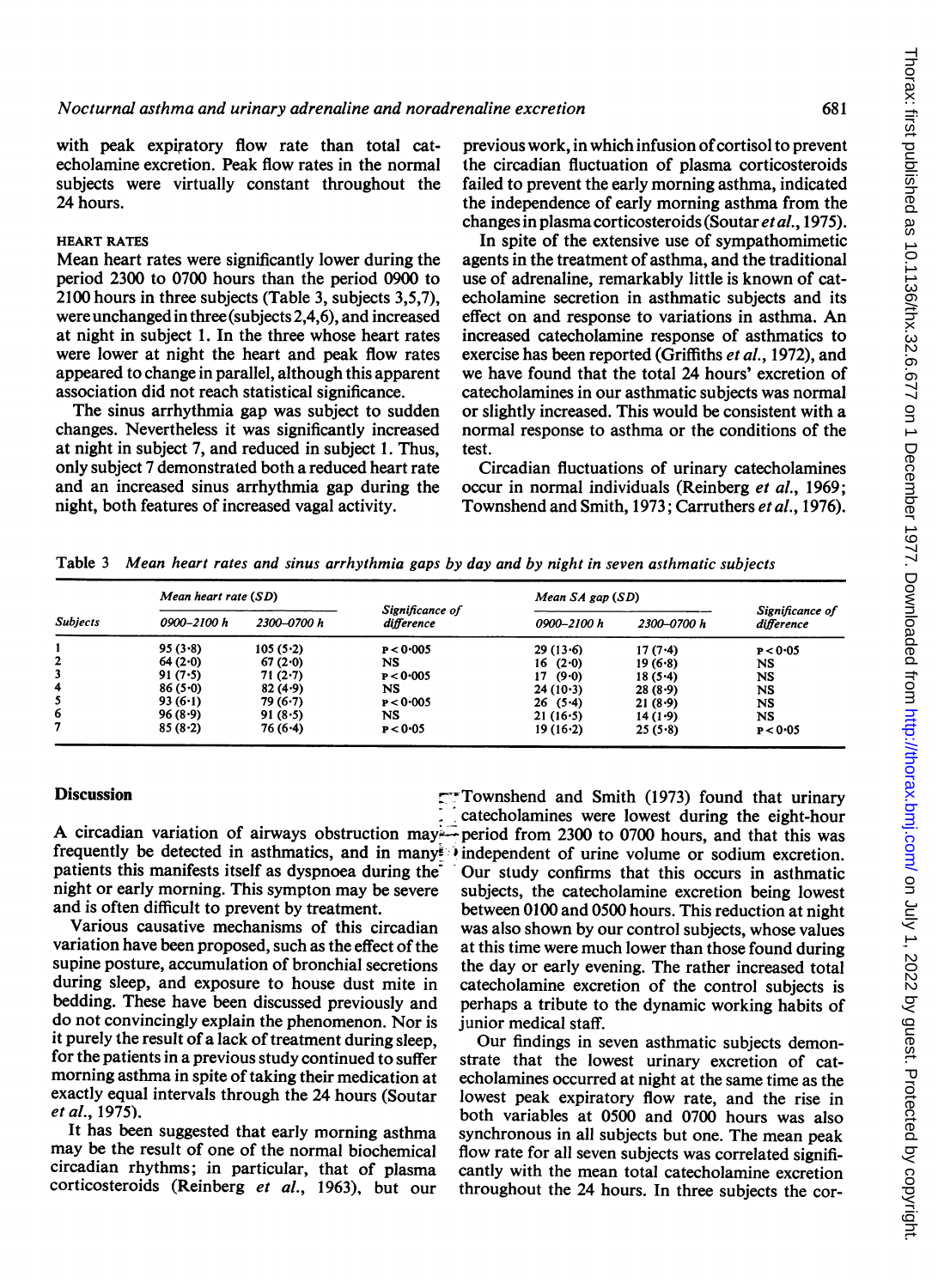# C. A. Soutar, M. Carruthers, and C. A. C. Pickering

relation between the progressive fall in peak flow and the progressive fall in catecholamine excretion after 1900 hours was striking and would at least be consistent with the hypothesis that changes in sympathetic activity were mediating the changes in the asthma. This relationship was not apparent during the earlier part of the day, indicating that other factors were influencing the asthma at that time.

In a further three subjects a progressive and parallel fall in catecholamines and peak flow was not apparent, although both values were at their lowest between 0200 and 0500 hours. This discrepancy might be the result of the limitations of comparing peak flow measured at one point in time with catecholamine excretion over a two-hour period, although it is quite possible that other factors were influencing the asthma.

In one subject it did not appear that changes in sympathetic activity could have mediated the night asthma or the morning rise in peak flow, and other factors must have been responsible. Such factors might include changes in sympathetic activity confined to the pulmonary autonomic innervation and masked by the total catecholamine excretion, or changes in vagal activity.

An attempt to estimate changes in vagal tone was made by measuring heart rate and sinus arrhythmia gap. Under the conditions of the test a fall of heart rate at night was seen in only three subjects, and in these, changes in heart and peak flow rates tended to occur in parallel. Changes in both these variables could as well be the result of changes in sympathetic as in vagal activity. The heart rates were generally faster at night than those recently reported in normal subjects (Clarke *et al.*, 1976), although our patients were being disturbed every two hours.

The sinus arrhythmia gap was increased at night in only one subject, who also had a relative bradycardia at night. This patient had the lowest nocturnal catecholamine excretion of all, and the relative bradycardia at night may have been the result of reduced sympathetic activity rather than increased vagal activity. However, it has been suggested that widening of the sinus arrhythmia gap may be the result of increased vagal tone even in the presence of increased sympathetic activity (Carruthers and Taggart, 1973). If this is true, then vagal tone may have been increased at night in this patient, and since it was clear in this particular subject that changes in catecholamine secretion were not the cause of the changes in peak expiratory flow rate, it is conceivable that the night asthma was vagally mediated.

Catecholamine secretion is increased by physical activity (Vendsalu, 1960), and the circadian variation may be over-ridden by physical exertion during the night (Townshend and Smith, 1973). The fall in catecholamine secretion at night may be at least partly the result of reduction of physical activity at night, although a circadian rhythm of catecholamine secretion is known to occur even in subjects confined to bed throughout the day (Reinberg *et al.*, 1969). It is conceivable that subjecting an asthmatic to the relatively sedentary and regular routine of a hospital inpatient may further reduce sympathetic activity at night and thus exacerbate the morning asthma.

If early morning asthma is the result of low sympathetic activity during sleep, this implies a need for larger therapeutic doses of sympathomimetic agents at night than during the day if nocturnal symptoms are troublesome. Personal clinical experience with sympathetic  $\beta$ -stimulants in slow-release oral preparations given at night has suggested that a proportion of patients with early morning asthma benefit from these preparations. The more severely affected patients are resistant to treatment with conventional doses, although the early morning asthma usually responds rapidly to inhalation of sympathomimetic aerosol. The sum of the endogenous sympathetic activity and the exogenous sympathetic stimulation by drugs may be insufficient to maintain bronchodilatation when the endogenous sympathetic activity is at its lowest during the night. Similarly,  $\beta$ -blockers, especially those with no intrinsic sympathomimetic activity, may inhibit bronchodilatation and induce asthma in susceptible subjects (Imhof, 1974).

It is possible that changes in sympathetic activity mediate changes in asthma during the day as well as night. This study failed to show any clear relationship between catecholamine excretion and peak expiratory flow rate during the daytime, but changes in sympathetic activity may be relevant to the phenomenon of exercise-induced asthma. It has been shown that plasma concentrations of catecholamines rise in response to exercise and fall sharply within a few minutes of cessation (Vendsalu, 1960). This change in sympathetic activity might contribute to the severity of exercise-induced asthma, which characteristically becomes severe shortly after cessation of exercise and is more effectively prevented by sympathomimetics than by any other drug (Godfrey, 1975).

In conclusion, nocturnal and early morning exacerbations of dyspnoea in these asthmatics were synchronous with a fall in urinary catecholamine synchronous with a fall in urinary catecholamine  $\frac{1}{2}$  excretion, and it is possible that in some subjects the  $\frac{1}{6}$  reduction in sympathetic activity at night mediates  $\frac{1}{2}$ . reduction in sympathetic activity at night mediates increased airways obstruction. Confirmation of a causal relationship requires further study.

We thank Professor M. Turner-Warwick, Dr. H. Nicholson, and Dr. T. J. H. Clark for permission to  $\frac{d}{d}$ <br>study their patients, the sisters and nurses of Blunt Ward for a tremendous amount of practical help, and  $\frac{d}{d}$ study their patients, the sisters and nurses of Blunt Ward for a tremendous amount of practical help, and